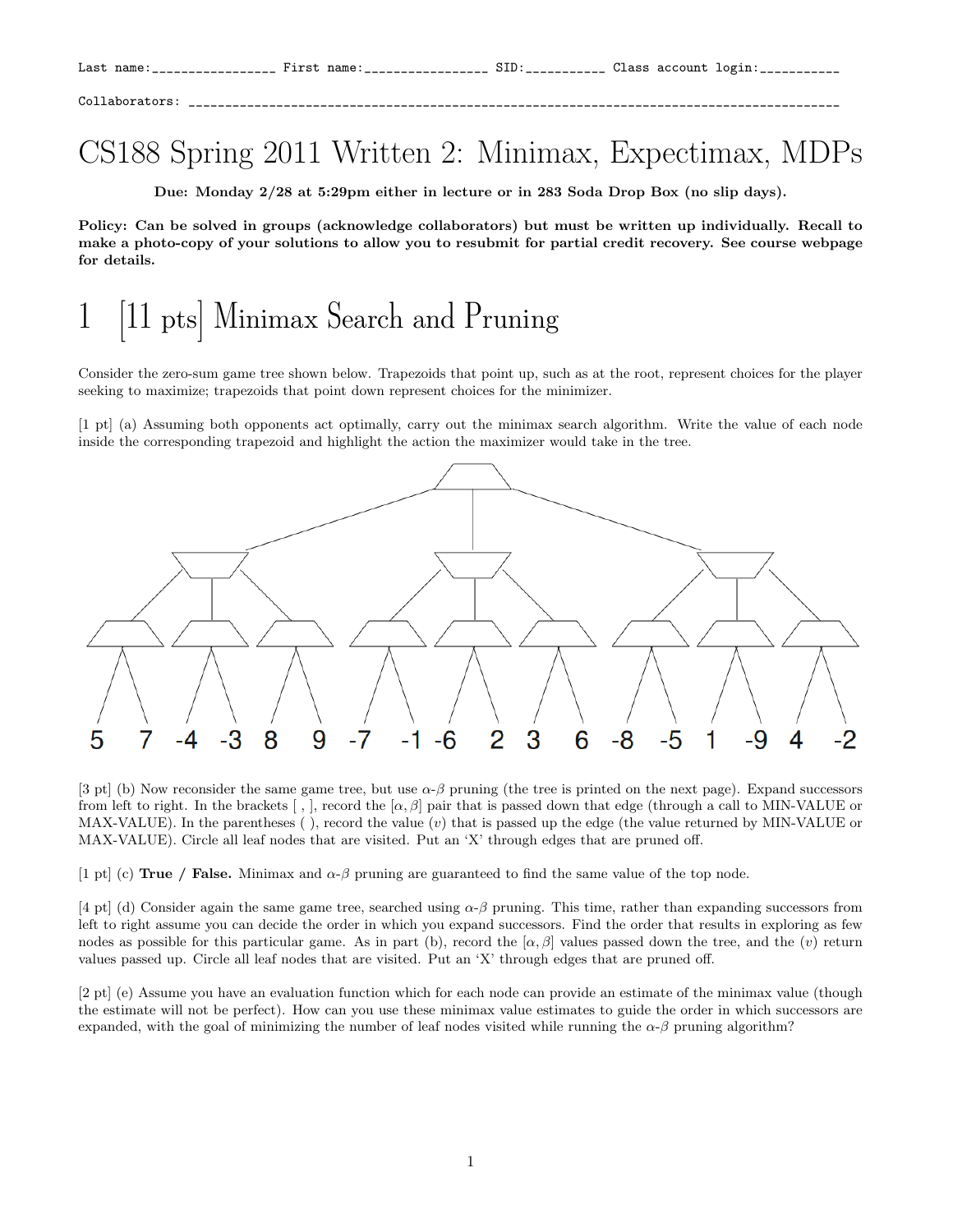



 $\begin{array}{c} \begin{array}{c} \end{array} \end{array}$ 

 $\sqrt{2}$ 

 $\bigoplus$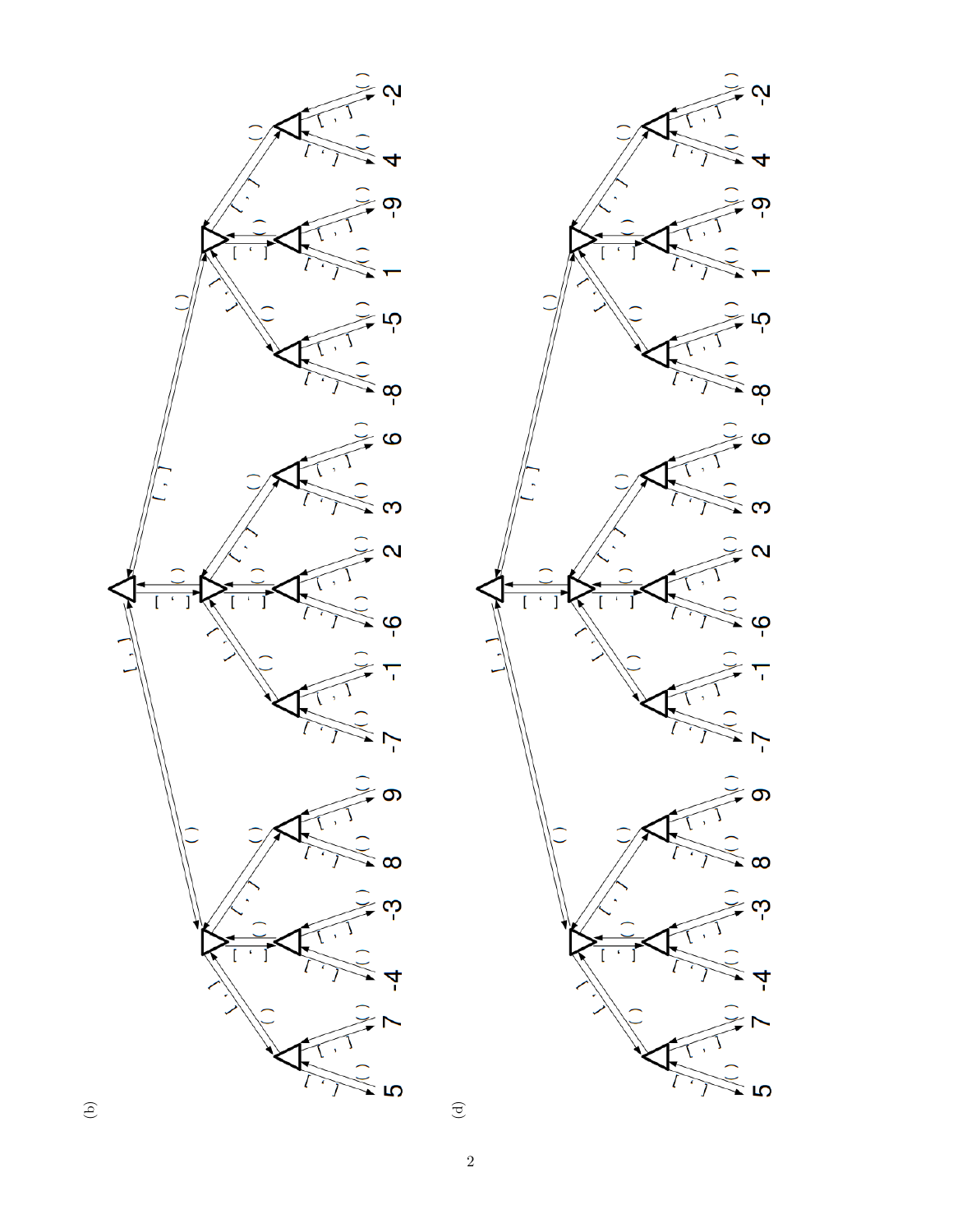# 2 [8 pts] Expectimax for cs188-Blackjack

Blackjack is the most widely played casino betting game in the world. The goal of the game is to be dealt a hand whose value is as close to 21 as possible without exceeding it. If the current value of a player's hand is less than 21, the player can "hit", or be dealt a single card, in hopes of acquiring a hand with higher value. However, the player runs the risk of "busting", or going over 21, which results in an immediate loss. In casino play, players bet independently against a dealer, who plays according to a fixed set of rules that govern when he should hit or stay.

In this problem set, we consider a simplified variant called cs188-Blackjack.

- There are only 3 cards in the deck: 5's, 10's and 11's. Each card appears with equal probability.
- The casino has invented an infinite deck. The probability of being dealt any given card is independent of the cards already dealt.
- To model the action of a dealer, we assume the casino gives fixed payoffs according to the following schedule (in dollars) Hand Value Payoff

| $0 - 14$       | 0  |
|----------------|----|
| 15             | 3  |
| 16             | 3  |
| 17             | 3  |
| 18             | 3  |
| 19             | 3  |
| 20             | 9  |
| 21             | 12 |
| $_{\rm{Bust}}$ | -6 |
|                |    |

• There are two actions available: Hit, which draws a card uniformly at random and adds its value to your current score, and Stay, which ends the game and yields the above payoff. If your score goes above 21 the game ends immediately with a payoff of -6. It is not possible to hit on 21. Thus if you ever arrive at a hand value of  $\geq 21$ , there are no actions possible.

You are playing a hand of cs188-Blackjack. You have been dealt 1 card, and its value is 11.

[2 pts] (a) Build the expectimax tree for this game, starting from your current hand and including all chance and max nodes. In your tree, you should put "hit" actions to the left of "stay" actions, and you should order max nodes below the same chance node in increasing order of the hand's value (from left to right). Write the value of each state next to the given node. What is your optimal strategy? Specify your actions at all max nodes in the tree.

#### $11$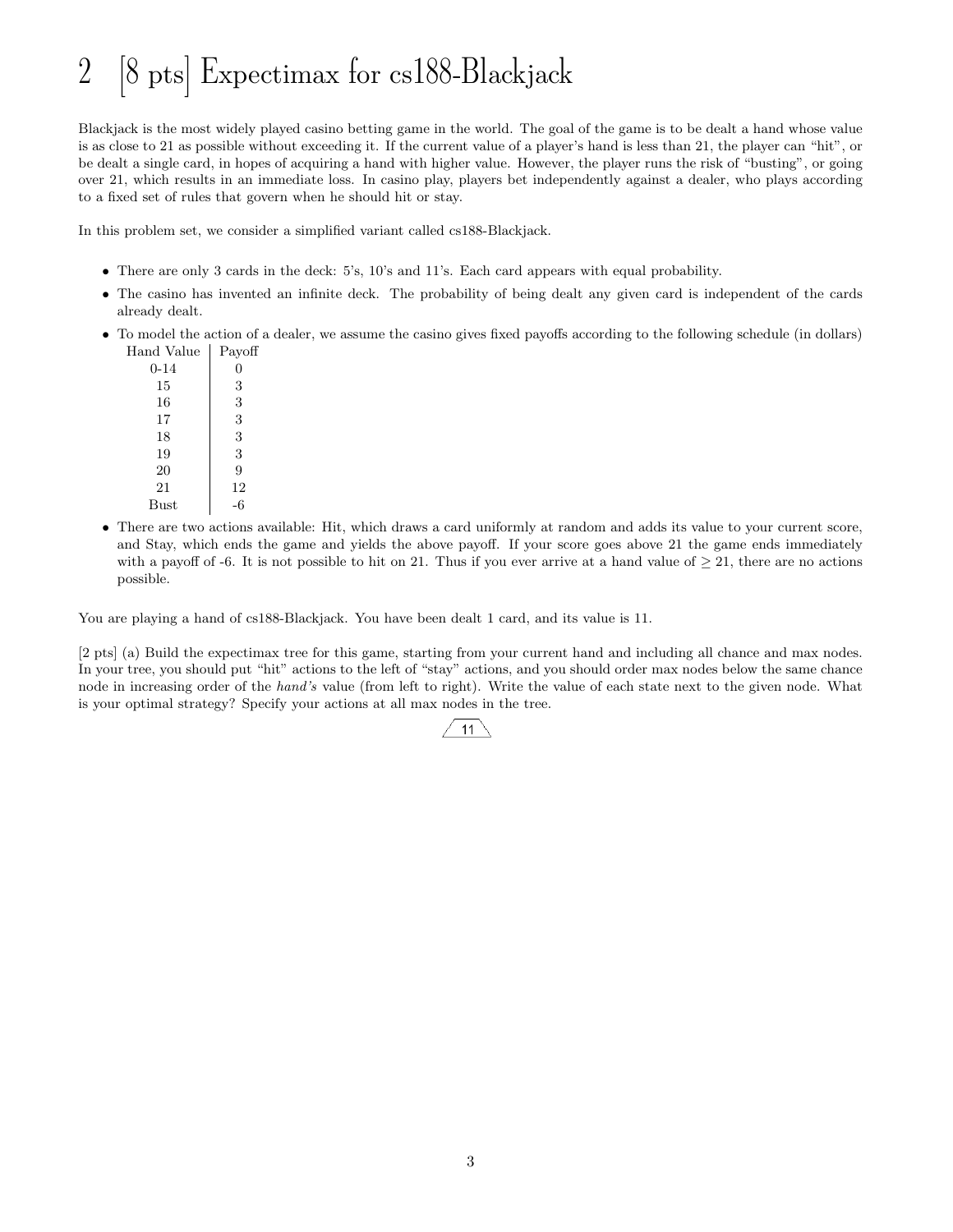[2 pt] (b) Unfortunately, you are playing at a table with an unscrupulous dealer who is rigging the deck. Every time he deals a card, instead of dealing you a random card, he gives you the worst possible card you could get at that moment. What is the value of the game now and what is your optimal strategy?

[2 pt] (c) When you complain about the cheating dealer to the pit boss, a new dealer is brought in. This dealer is extremely nice: half of the time, when his boss is watching, he deals you a random card. The other half of the time, he deals you the best possible card you could get at that moment. Draw out the game tree for this (using the same instructions as (a)). What is the value of the game now and what is your optimal strategy?



[2 pt] (d) The casino owner, anxious about dwindling interest in cs188-Blackjack, asks you to help him rework the game. He would like to increase the payouts for a value of 21 to \$x. What is the minimal value of \$x so that the optimal strategy for a player holding 16 changes? Assume fair dealers (as was assumed in part (a)).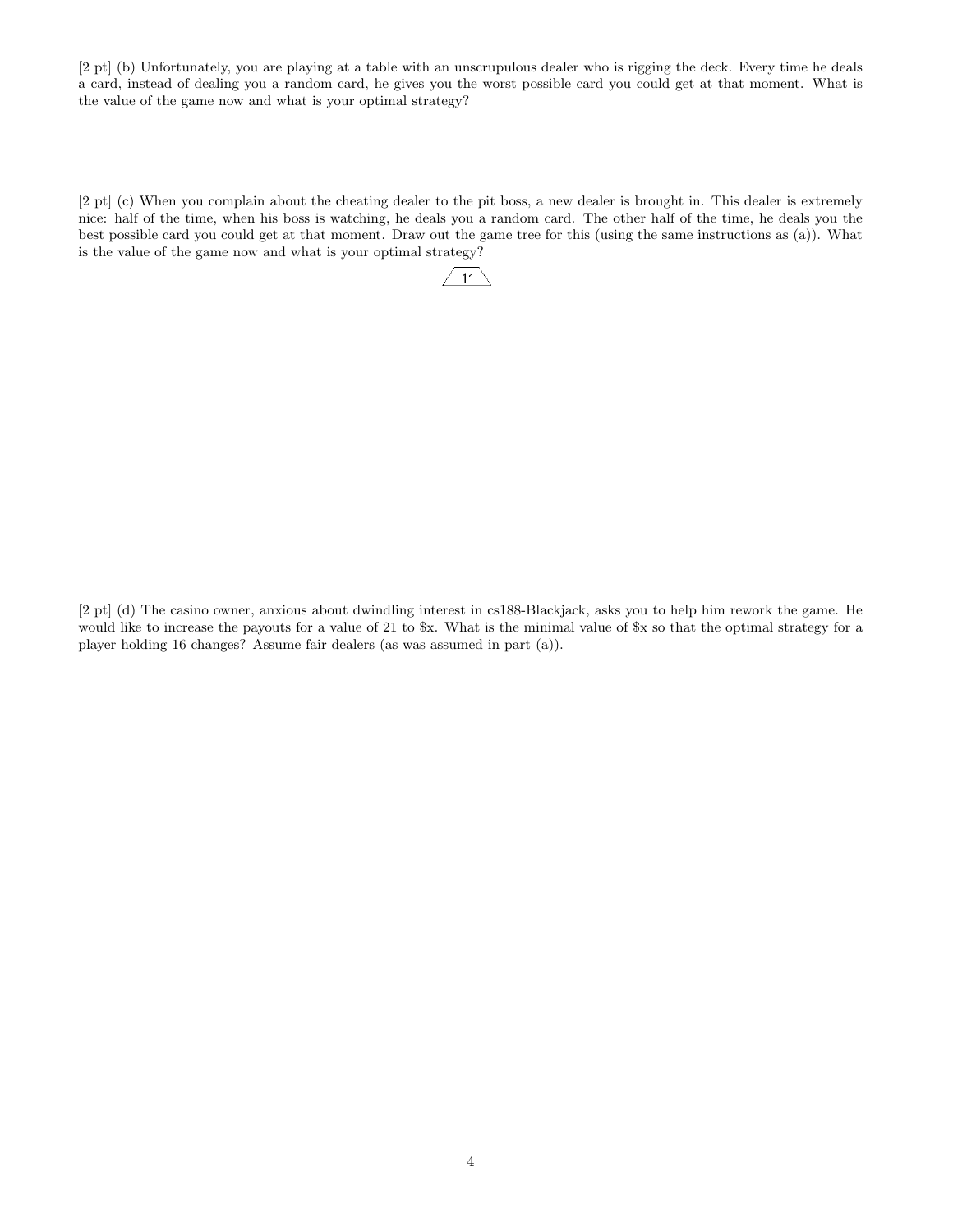### 3 [12 pts] Mission to Mars

You control a solar-powered Mars rover. It can at any time drive fast or slow. You get a reward for the distance crossed, so  $\texttt{fast}$  gives  $+10$  while slow gives  $+4$ . Your rover can be in one of three states: cool, warm, or off. Driving fast tends to heat up the rover, while driving slow tends to cool it down. If the rover overheats, it shuts off, forever. The transitions are shown to the right. Because critical research depends on the observations of the rover, there is a discount of  $\gamma = 0.9$ .

| $\mathcal{S}_{0}$ | $\alpha$ | s'   | T(s, a, s') |
|-------------------|----------|------|-------------|
| $_{\rm cool}$     | slow     | cool |             |
| cool              | fast     | cool | 1/4         |
| cool              | fast     | warm | 3/4         |
| warm              | slow     | cool | 1/4         |
| warm              | slow     | warm | 3/4         |
| warm              | fast     | warm | 7/8         |
| warm              | fast     | off  | 1/8         |

[1pt] (a) How many possible deterministic stationary policies are there?

[1 pt] (b) What is the value of the state cool under the policy that always goes slow?

[1 pt] (c) Fill in the following table of depth-limited values from value iteration for this MDP. Note that this part concerns (optimal) value iteration, not evaluation of the always-slow policy.

| S    | $V_0(s)$ | $V_1(s)$ | $V_2(s)$ |
|------|----------|----------|----------|
| cool |          |          |          |
| warm |          |          |          |
| off  |          |          |          |

[1 pt] (d) How many rounds of value iteration will it take for the values of all states to converge to their exact values? (State infinitely many if you think it will only have converged after infinitely many.)

[1pt] (e) What is the optimal policy for  $\gamma = .9$ ?

| S    | $\mathcal{S}_{\mathcal{S}}$ |
|------|-----------------------------|
| cool |                             |
| warm |                             |

[1pt] (f) What are the optimal values for the optimal policy when  $\gamma = .9$ ?

| S    | $^{\prime}s$ |
|------|--------------|
| cool |              |
| warm |              |
| off  |              |